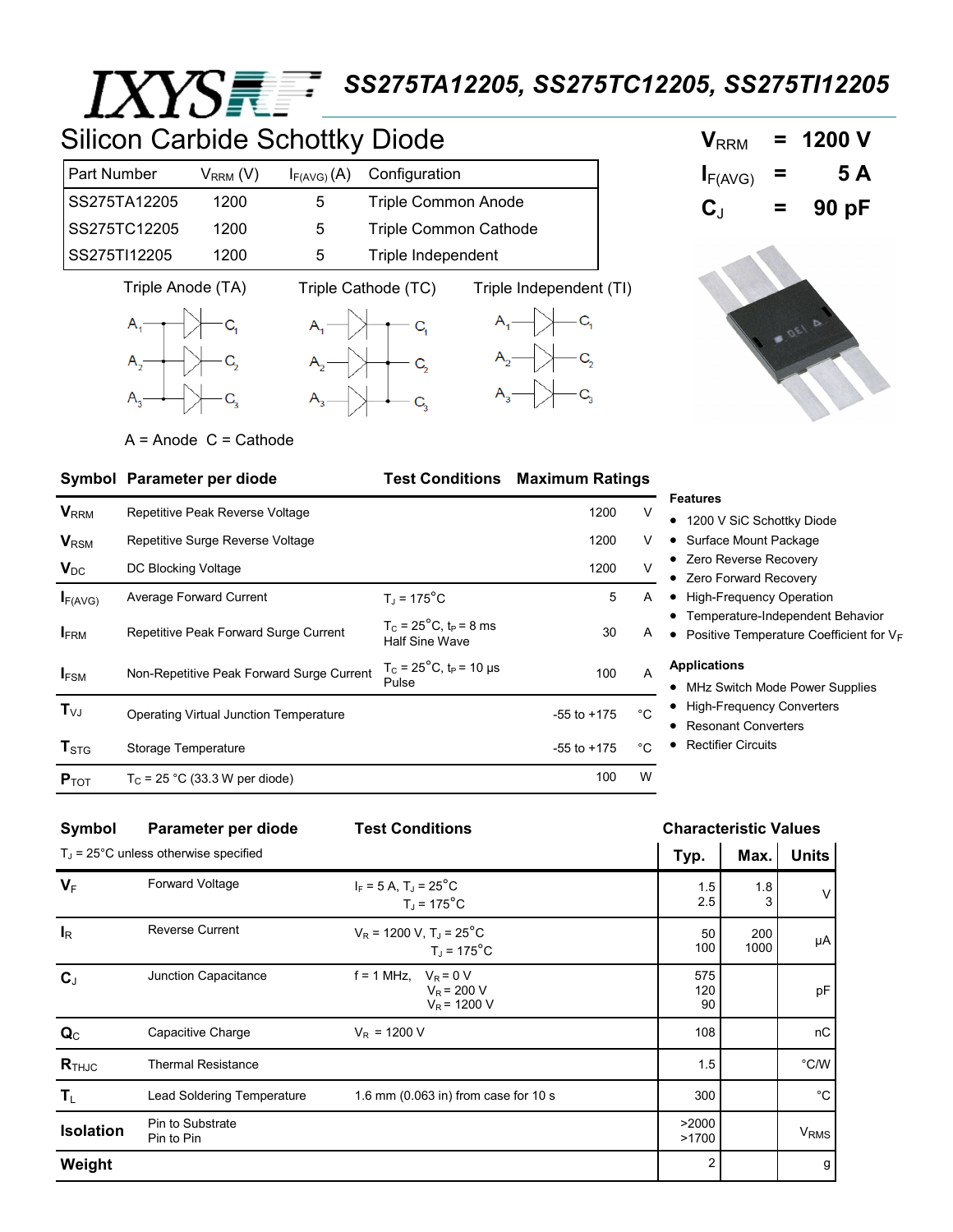## *SS275TA12205, SS275TC12205, SS275TI12205*